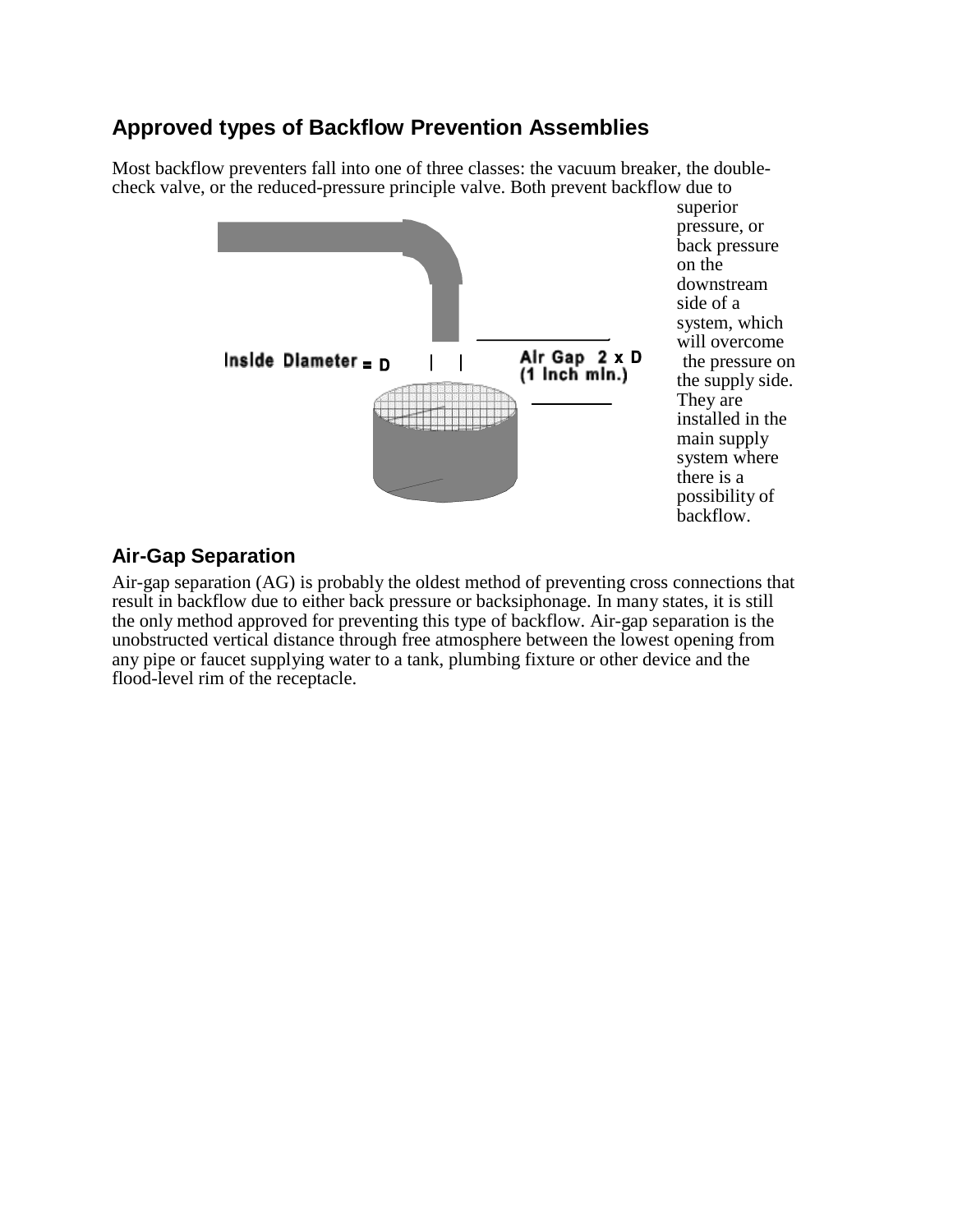Although an air gap generally affords maximum protection, it can be bypassed easily, its effectiveness thus being entirely destroyed. It is also not reliable if the gap is too small. As defined in American National Standard A112.1.2-1042 (R1973), an air gap should be twice the diameter of the effective opening of the supply pipe. In no case shall the gap be less than one inch, or 25.4 mm. "The Recommended Standards for Water Works: 2007 edition" by the Great Lakes - Upper Mississippi River Board of Public Health and Environmental Managers recommends that for water treatment facility design of chemical addition to drinking water that:

no direct connection exists between any sewer and a drain or overflow from the feeder, solution chamber or tank by providing that at all drains terminate at maximum six inches or two pipe diameters, whichever is lesser, above the overflow rim of a receiving sump, conduit or waste receptacle.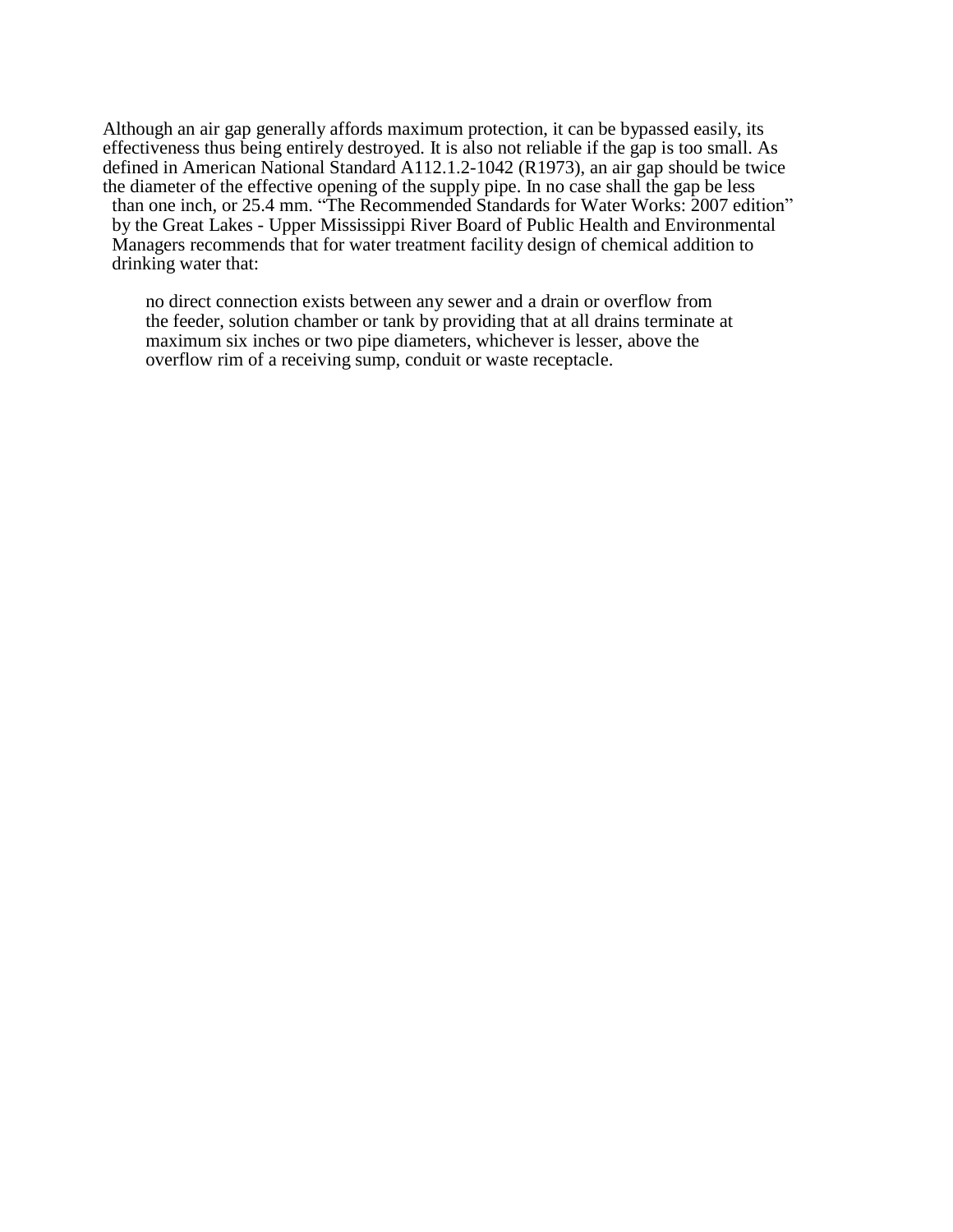### **Atmospheric Vacuum Breaker**

The atmospheric vacuum breaker (AVB) assembly is one of the most simple and least expensive types of backflow preventers. The AVB contains an air inlet valve, check seat and an air inlet port. Water flowing through the AVB causes the air inlet valve to close against the air inlet port. When normal water flow is stopped, the air inlet valve falls to form a block for backsiphonage. The AVB protects against non-health hazards or health hazards under backsiphonage only. The atmospheric vacuum breaker is not designed to protect against back pressure. Based on the design and operation of AVB, the following criteria must be implemented:

- 1. Absolutely no shut-off valves are allowed on the discharge side of the AVB;
- 2. A minimum of six inches of clearance above all downstream piping of the AVB or any overflow rim is required; and,
- 3. The AVB shall not be under continuous pressure for more than 12 hours.

#### **Pressure Vacuum Breaker**

The pressure vacuum breaker (PVB) assembly evolved from the need to have a testable atmospheric vacuum breaker. The PVB contains an internally loaded check valve and an internally loaded air inlet valve. The valves independently act with the air inlet valve located



downstream of the check valve. Shut-off valves and test cocks are located at each end of the assembly. The PVB, unlike the atmospheric vacuum breaker, can be tested. The PVB protects against non-health hazards or health hazards under backsiphonage only. The pressure vacuum breaker is not designed to protect against back pressure. Based on the design and operation of PVB, the following criteria must be implemented:

Flow

Water **Out** 

- 1. Shut-off valves may be installed on the downstream of PVB; and,
- 2. A minimum clearance of 12 inches above all downstream piping must be established.

### **Double-Check Valve**

The double-check valve (DCV) consists of two independently acting, resilient seat check valves located between two tightly closing shut-off valves, together with suitable test cocks, and stop valves arranged so that the main check valves can

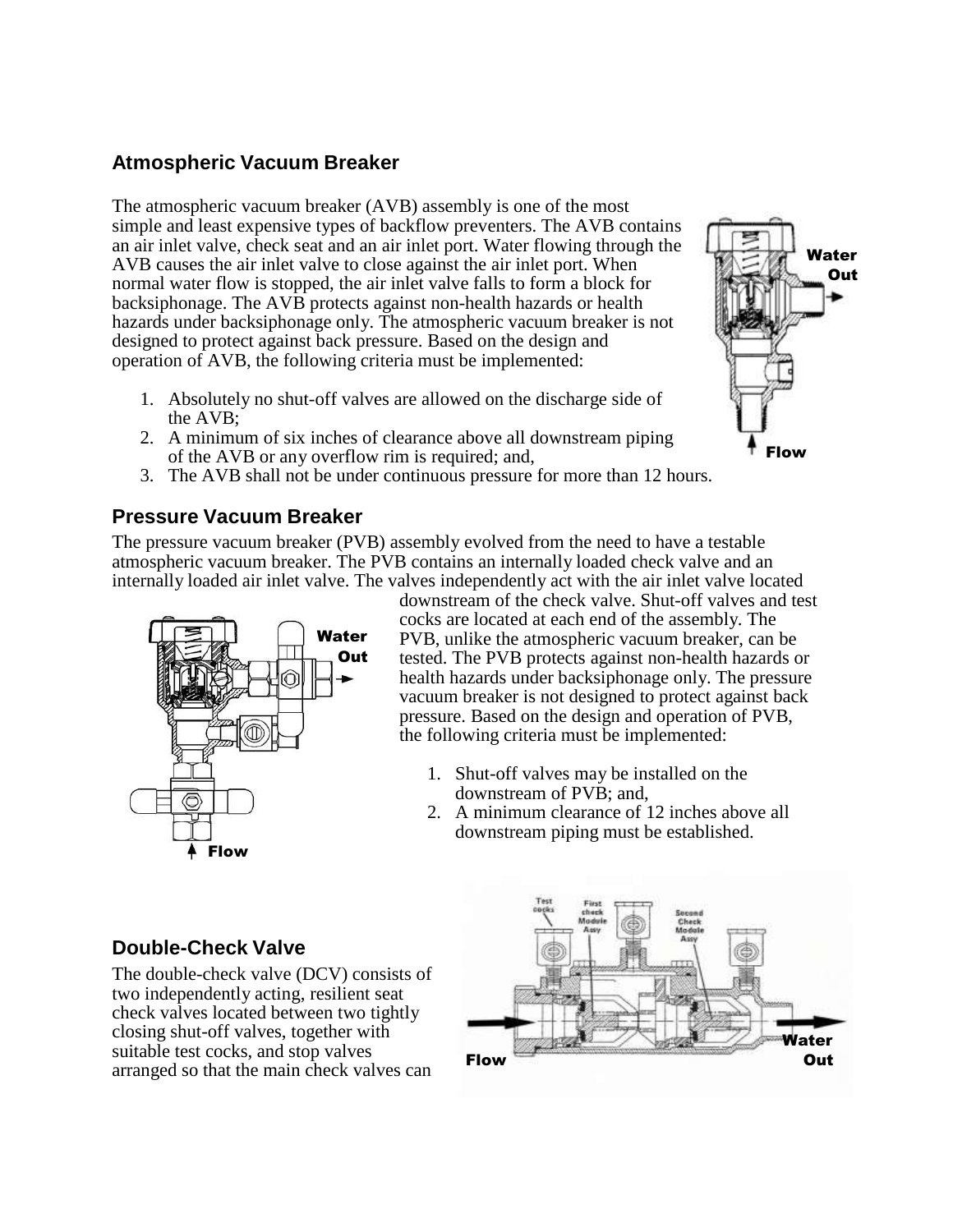be tested for water tightness.

This device is one of the oldest types of backflow preventers, dating back to the late 19<sup>th</sup> century. An approved double-check valve device is regarded as an assembly that meets the requirements of American Water Works Association (AWWA) Standard for Double-Check Valve Backflow Prevention Assembly (AWWA C510-92) or an assembly that has been approved by a testing laboratory sanctioned by the Conference of State Sanitary Engineers.



**Reduced-Pressure Principle Backflow-Preventer**

An approved Reduced-Pressure Principle device (RP) is regarded as an assembly that meets the requirements of the AWWA Standard for Reduced-Pressure Principle Backflow Prevention Assembly (AWWA C511-92) or an assembly that has been approved by a laboratory sanctioned by the Conference of State Sanitary Engineers. The reduced-pressure principle backflow preventer, introduced to the water supply industry about 1942, is safer than the double-check valve. The device consists of an automatic differentialpressure valve located between two or more independently acting, springloaded, resilient seat-check valves. These seat-check valves are, in turn, located between two tightly closing shut-off valves. Suitable test cocks are provided for testing the tightness of the main check valves. Since this device discharges to the atmosphere, it can be used where codes call for an air gap. Backflow assemblies installed in a confined space are not recommended. For example, the RP cannot be installed in pits.

The RP operates on the hydraulic principle that water will not flow from a zone of lower pressure to a zone of higher pressure. As a differential-pressure valve, the relief valve is held in a closed position when the pressure on the supply side is higher by a prescribed amount than that in the zone between the two main check valves. When the pressure on the supply side of the unit falls below a set value, the relief valve opens, and the intermediate zone discharges to atmosphere. If the pressure on the discharge side of the device becomes higher than the supply pressure and the second-check valve malfunctions, the intermediate zone also discharges to atmosphere. An outstanding advantage that the reduced-pressure principle backflow preventer has over the double-check valve is the visible indication of malfunctioning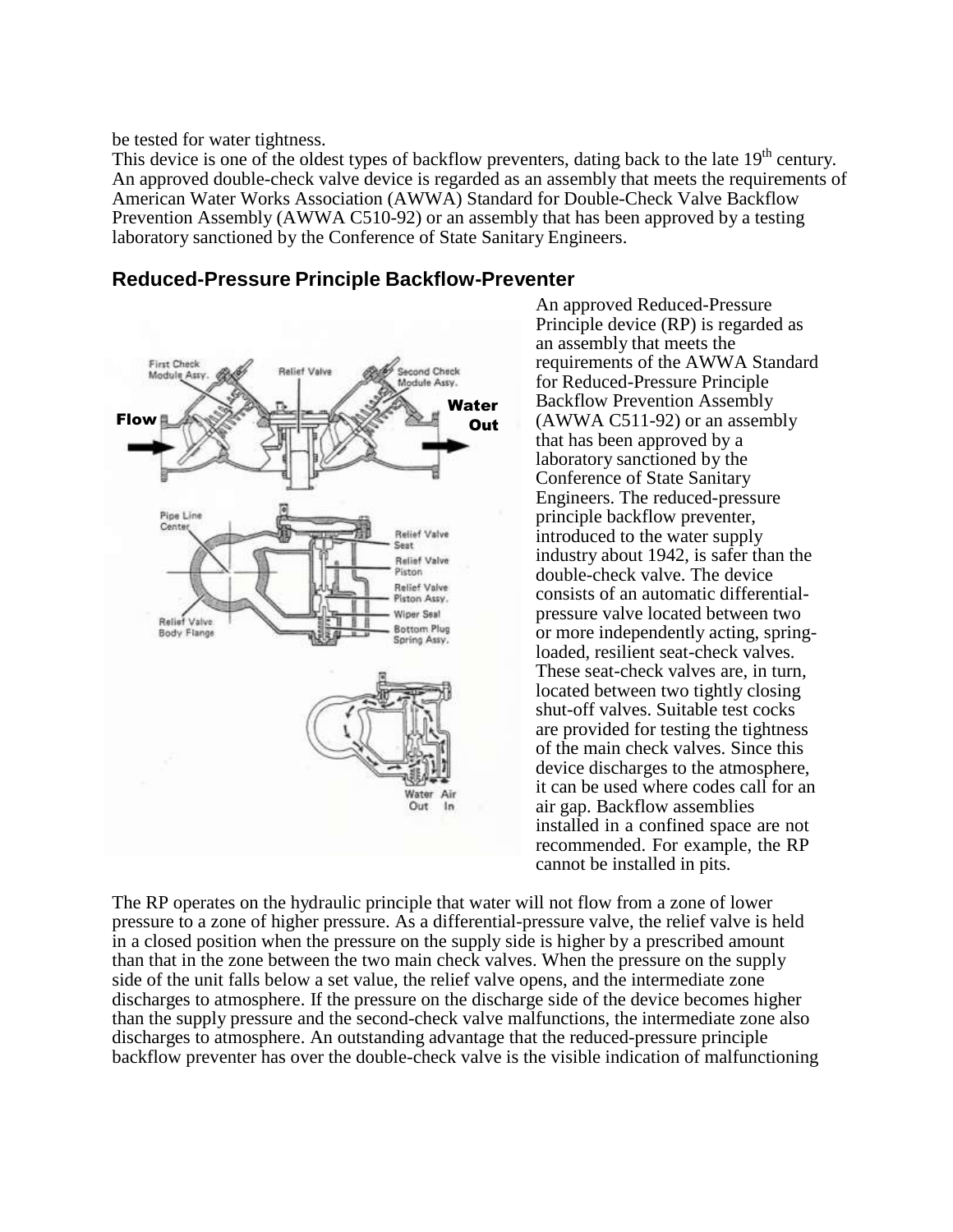long before a danger of backflow exists. Hence, repairs can be made while the device is still effectively acting as a backflow preventer.

The AWWA Standard for Reduced-Pressure Principle Backflow Prevention Assembly (C511- 92) details the requirements for design, materials of construction, and operation of the devices in all sizes. AWWA Manual M14 provides guidelines for the operation of double-check valves and reduced-pressure principle devices.

### **Test Results for Reduced-Pressure Backflow Preventers**

In the Los Angeles area, the reduced-pressure principle device has been used since 1944 and has given excellent service. In more than 100,000 tests conducted at the University of Southern California by the Foundation for Cross-Connection Control Research, there has never been a case of backflow, as indicated by sickness or death, where this device has been used.

More than 200 of these devices are used at atomic energy installations. At the Oak Ridge National Laboratory, exhaustive tests were conducted in 1962 to determine whether the device would provide an adequate air-gap separation. The reduced-pressure principle device was tested under varying conditions, including ionic diffusion, lower pressure on the supply side, and water hammer on the discharge side. The report states, in part: "Using a solution of manganese and potassium nitrates as a non-radioactive tracer, backflow from the discharge side to the supply side was not detectable by activation and radiochemical analysis having a sensitivity of 0.2 ppb of manganese."

# **Hose Bibb Vacuum Breaker**

The hose bibb vacuum breaker is designed specifically to be mounted on a faucet to prevent backsiphonage. It may be used on a wash basin or laboratory faucet or outside hose bibb. This unit can readily be subject to back pressure by simply having the hose outlet higher than the faucet. However, this device is better than no protection at all.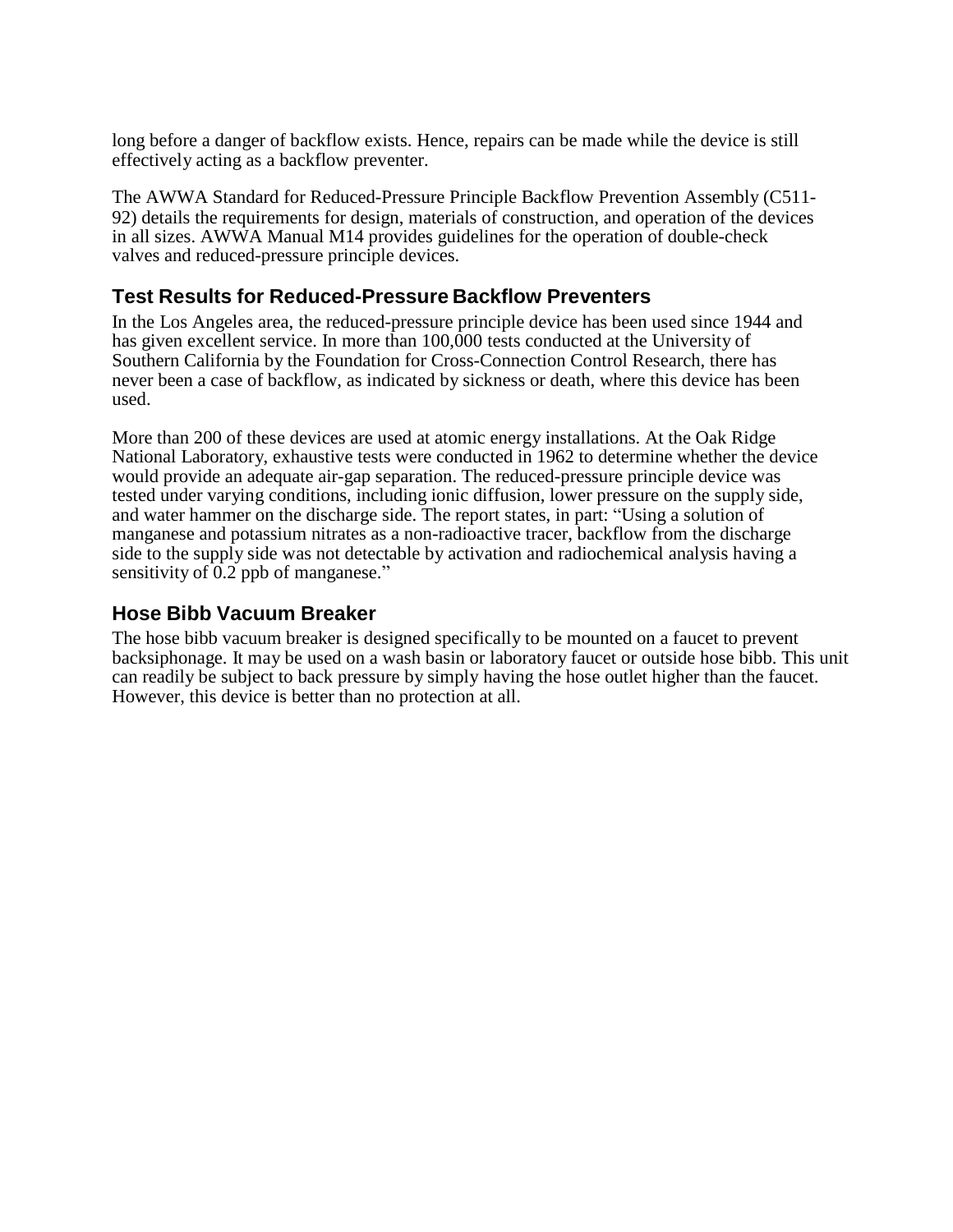

HOSE BIBB VACUUM BREAKER

#### **Proper Selection of Backflow Prevention Devices**

When selecting a backflow prevention device, whether it is used for a cross connection at the system connection or a cross connection at the point of use, the following questions will help determine which device will be most appropriate:

- 1. Is it an indirect or direct cross connection? An indirect cross connection is subject to backsiphonage only, while a direct cross connection is a connection which is subject to back pressure,
- 2. What is the degree of hazard? A "low hazard" shall mean a substance which is only aesthetically objectionable (i.e. bacteriological, unusual taste, odor, beverages, etc.). A "high hazard" shall mean a substance that could cause illness or death if ingested (i.e. toxic chemicals, radioactive materials, etc.).
- 3. Is the system under continuous use or pressure for more than 12 of any 24-hour period with no shut-off valves or obstructions downstream? The pressure vacuum breaker assembly may be used under continuous pressure, while the atmospheric vacuum breaker must not be used under continuous pressure.
- 4. What hydraulic conditions will the backflow prevention device experience at the point of connection? Backflow prevention assemblies are to be used within their rated operating conditions. A backflow prevention device which is over specified will increase the cost unnecessarily. Engineering data from the manufacturer should be consulted when selecting a backflow prevention device.

### **Thermal Expansion**

When installing a backflow prevention device, attention must be paid to the thermal expansion of water downstream from the point of isolation. The thermal expansion of water confined in pipes and fixtures could increase the water pressure resulting in a catastrophic failure. Facilities with water heaters and double-check valves or reduced-pressure principle backflow